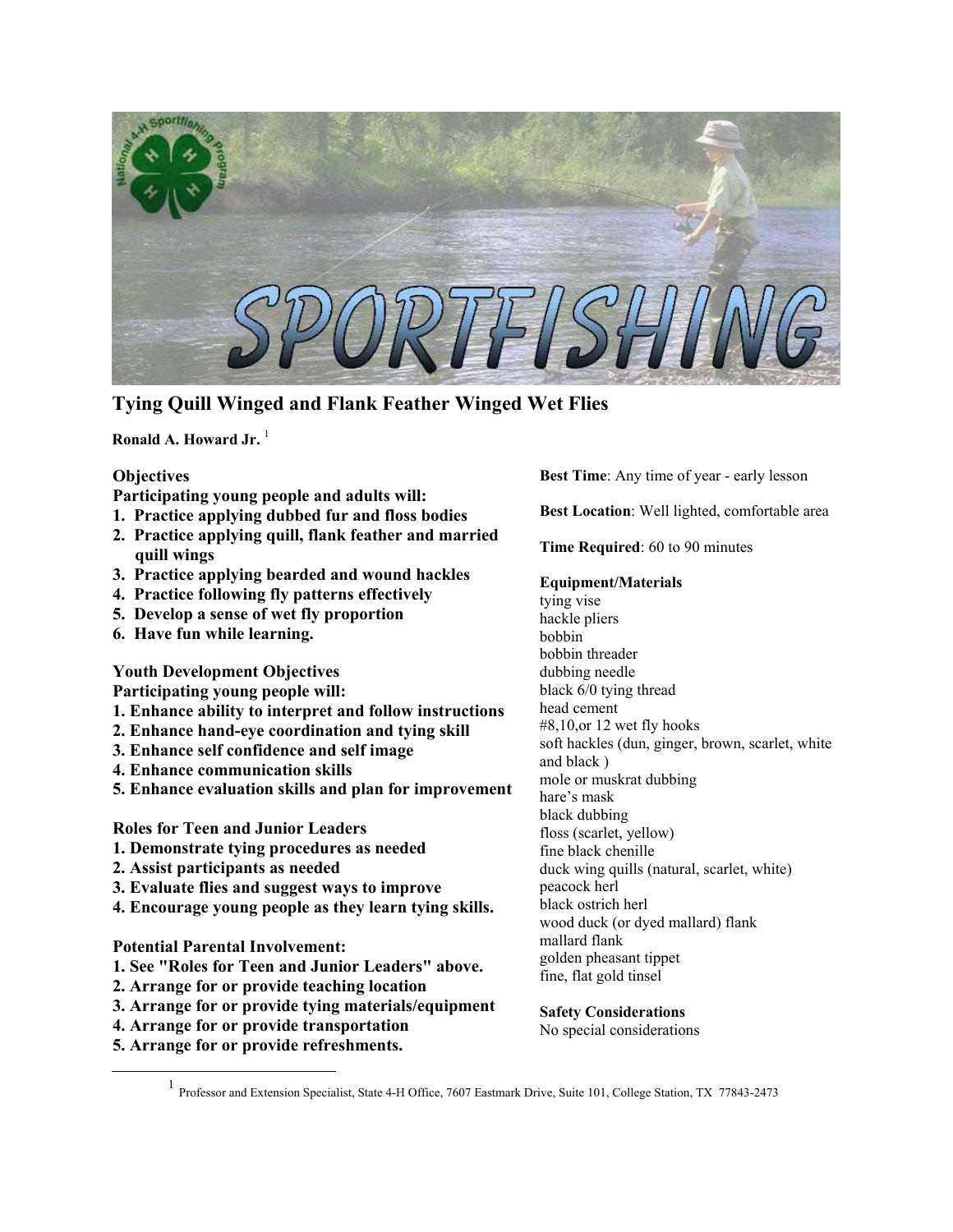**6. Discuss personal experience in fishing or tying.** 

### **Evaluation Suggestions**

- **1. Observe communication and other interactions among participants**
- **2. Critique flies and observe later improvement**
- **3. Observe body language of participants**
- **4. Observe growth in confidence with experience**

### **Lesson Outline**

#### **Presentation**

- I. Traditional wet fly patterns
	- A. Typical pattern components
		- 1. Tail
		- a. Hackle fibers
		- b. Flank feather slips
		- c. Duck or goose quill slips
		- d. Partridge or grouse
		- 2. Body
			- a. Parts
			- 1) Tip
			- 2) Butt
			- 3) Body
			- 4) Thorax
			- b. Materials
				- 1) Dubbing
				- 2) Wool 3) Chenille
				-
			- 4) Floss 5) Herl
			- 6) Tinsel
		- 3. Rib
		- a. Ribbing tinsel
		- b. Tag
		- 4. Wings
		- a. Flank feather
		- b. Quill strips
		- c. Hackle points
		- d. Hair
		- 5. Hackle
			- a. Materials
			- 1) Hen or soft cock
			- 2) Partridge, grouse or woodcock
			- 3) Waterfowl flank
			- b. Types
				- 1) Wound
			- 2) Bearded
			- 3) Hackle feather sections
- II. Hendrickson wet fly
	- A. Pattern
		- 1. Hook: wet fly #10-14
		- 2. Tail: dark blue dun hackle fibers

### **References**

See references in introduction

#### **Application**

Using one or more large wet flies or a large poster of a generic wet fly, **POINT OUT** the parts of the fly as they are discussed. Have the materials that might be used available and let the participants observe them as they are covered in the lesson.

**LAY OUT** the materials for this pattern and **DEMONSTRATE** each piece as the pattern is outlined.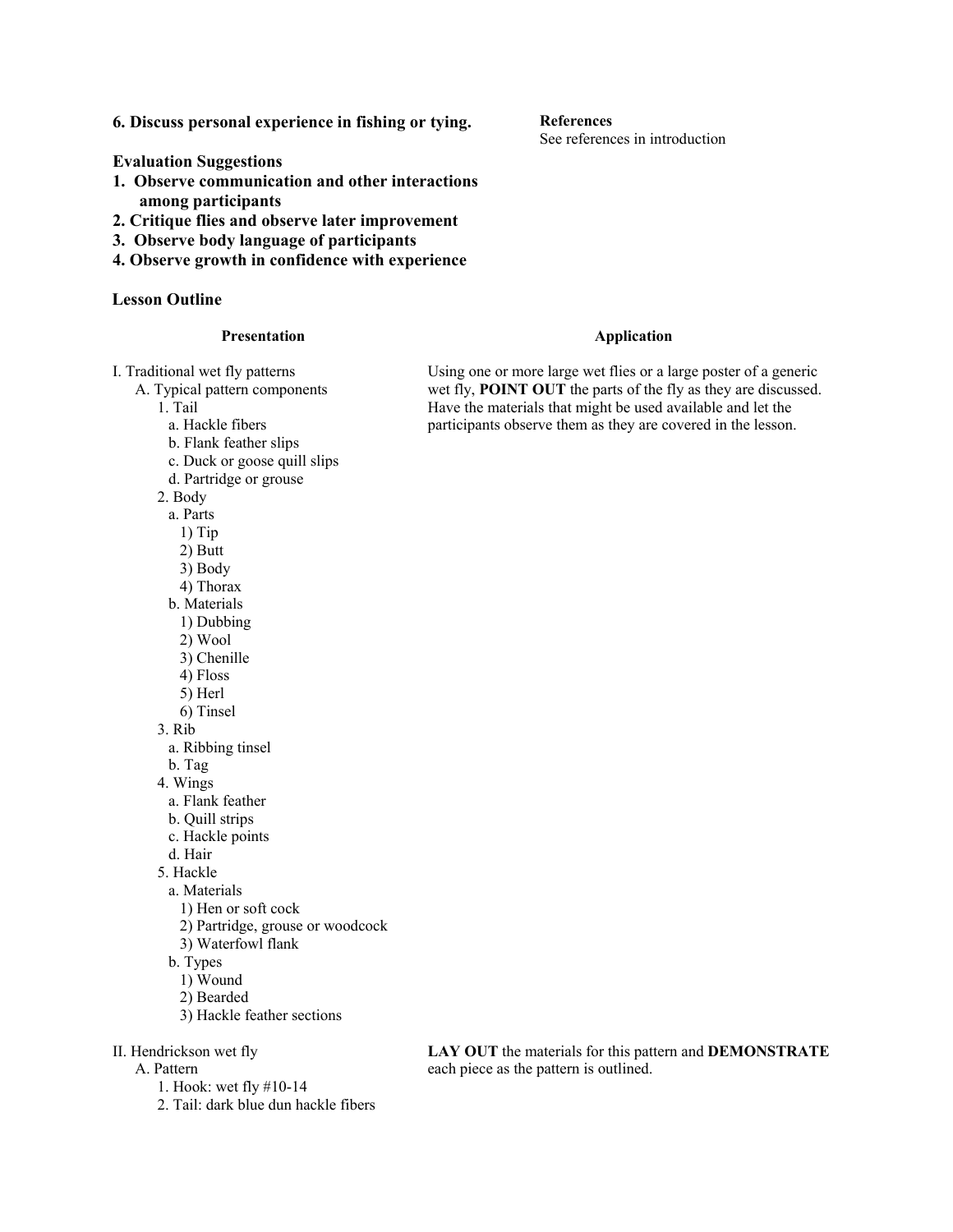- 3. Body: mole or muskrat fur dubbing
- 4, Hackle: soft dark dun
- 5. Wing: wood duck flank
- 6. Head: cark amber or orange thread

B. Tying procedure

- 1. Secure appropriate hook in vise
- 2. Attach thread to shank near bend
- 3. Attach tail with several turns of thread
	- a. Pluck a few hackle fibers
	- b. Even ends with natural tips to rear
- c. Leave tail about shank length
- 4. Apply dubbing body
	- a. Pluck some fur from skin
	- b. Remove guard hairs
	- c. Touch fur to thread and spin forming a yarn
- d. Wind tapered body to shoulder
- 5. Attach hackle at throat
- a. Select hackle for fiber length
- b. Attach hackle to hook
	- 1) Bearded hackle approach
		- a) Strip a clump of hackle fibers b) Hold fibers in place
		- c) Bind hackle in at throat
	- 2) Hackle section technique
		- a) Select and prepare hackle
		- b) Snip section from feather
		- c) Bind in feather base
		- d) Pull hackle fibers under thread
	- 3) Wound hackle technique
		- a) Prepare a hackle feather
		- b) Wind 1-2 turns around shank
		- c) Pull hackles back and down
		- d) Bind in place with thread
- 6. Apply wood duck flank wing
	- a. Strip feather section from quill
	- b. Bunch fibers and bind in place
		- 1) Small, sparse bunch best
		- 2) Wing length slightly beyond tail
	- 3) Hold tightly and bind tightly at
	- shoulder 4) Trim base of wing on a taper
- 7. Wind tapered head and whip finish
- 8. Apply head cement
- 

# III. Professor

- A. Pattern
	- 1. Hook wet fly sized to use
	- 2. Thread black 6/0
	- 3. Tail scarlet duck or goose quill
	- 4. Rib gold tinsel
	- 5. Body yellow floss
	- 6. Hackle sparse, dark ginger
	- 7. Wing mallard flank
	- B. Tying procedure
		-

**DEMONSTRATE** the tying procedure as it is explained to the participants. Once the fly is completed, leave it in the vise as a model for comparison.

**DEMONSTRATE** both the technique of securing the hackle fiber tail and its length for good proportion.

**DEMONSTRATE** one or more dubbing techniques.

**EMPHASIZE** spinning a thin fur yarn on the tying thread.

**EMPHASIZE** the use of soft hackle to maximize action in the water and keeping the hackle sparse to suggest aquatic insects better. **NOTE** that each of the methods outlined will be used in flies during this session.

**DEMONSTRATE** application of a flank feather wing. **EMPHASIZE** the fact that sparse ties tend to be better fish catchers than more bulky ties (except for anglers).

**DEMONSTRATE** trimming the base of the wing at an angle to prepare a base for a well-proportioned head.

**LAY OUT** and illustrate each of the required materials for tying the Professor.

1. Select and secure wet fly hook in vise **DEMONSTRATE** each step in the tying process on a fly as the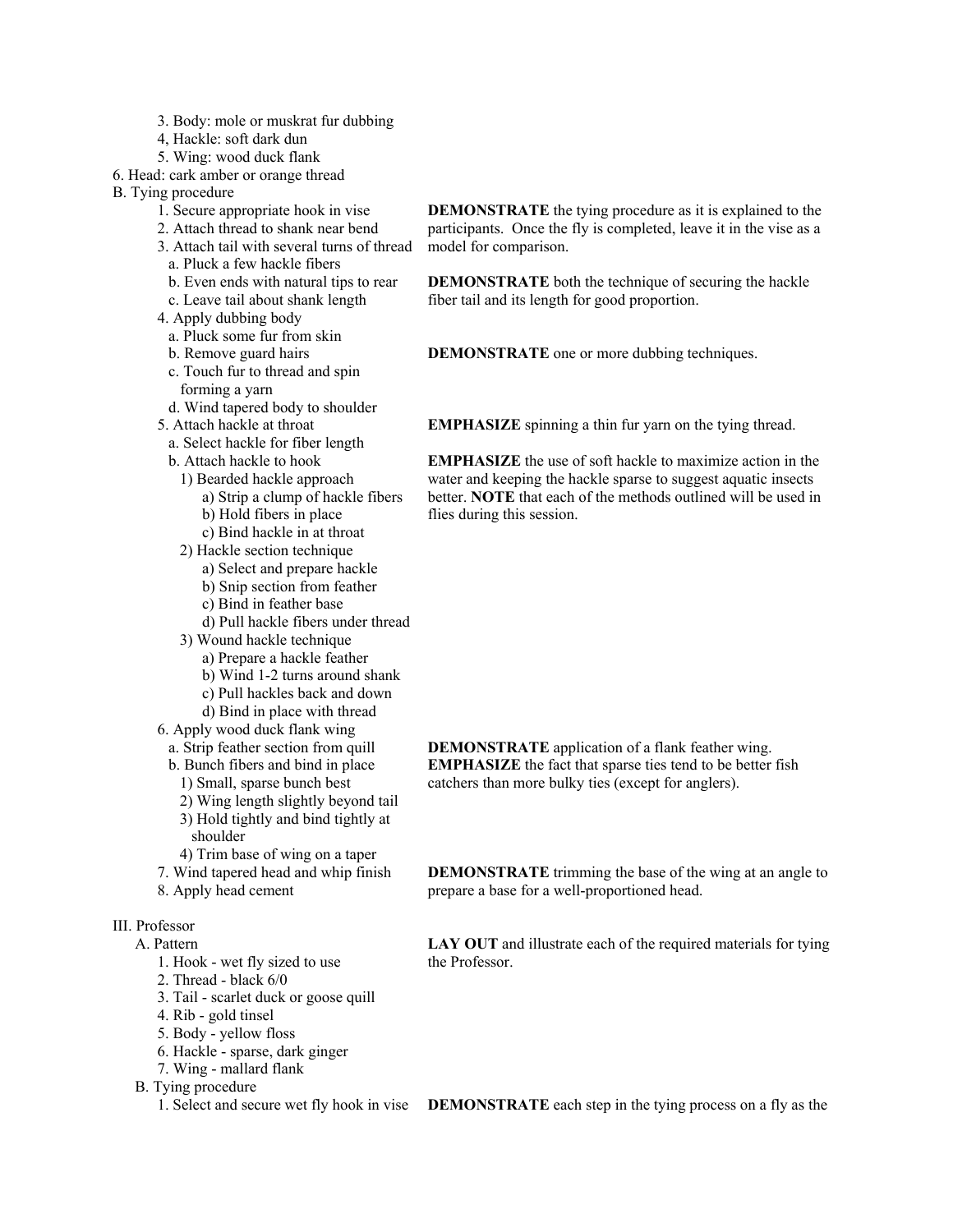- 2. Attach tying thread near bend in hook
- 3. Bind in tail thin strip of scarlet quill
	- a. Cut a thin strip from the feather
- b. Position the tail natural tips to rear
- c. Bind tail in place
- 4. Secure ribbing tinsel near tail
- 5. Carry thread to the shoulder
- 6. Secure and wind on tapered body
- 7. Bind off body at throat
- 8. Apply and secure ribbing
- 9. Attach and apply dark ginger hackle
- 10. Pull hackle back and down and secure
- 11. Attach a mallard flank wing
- a. Pluck section of well-barred flank feather
- b. Even ends if necessary
- c. Hold in place and bind down
- d. Trim butts of wing materials
- 12. Wind head and finish
- IV. Lead-winged Coachman

### A. Pattern

- 1. Hook wet fly sized to use
- 2. Thread black 6/0
- 3. Body peacock herl
- 4. Hackle sparse, brown
- 5. Wing mallard wing quill slips
- B. Tying procedure
	- 1. Secure hook in vise and attach thread near bend
	- 2. Bind in 3-5 peacock herls
	- 3. Wind herl to shoulder and tie down a. Wind one at a time OR
		- b. Form a herl rope around thread
	- 4. Attach and wind on coachman brown hackle
		- a. Soft hackle preferred
		- b. Keep it sparse 1 or 2 turns
		- c. Smooth back and down and secure
	- 5. Prepare wing materials
		- a. Use matching right and left feathers
		- b. Select matching slips from lower half of feathers
		- c. Secure wings together 1) Outside together upper tips down
			- a) Easier tie
			- b) More slender appearance
			- c) Brighter appearance
			- 2) Inside edges together upper tips
			- up
				- a) Tent-like wing
				- b) Durable wing
				- c) Duller, darker appearance
	- 6. Secure wings in place
	- 7. Trim butts of wings and wind head

participants look on. Make sure that everyone can see the entire process well.

**USE** techniques previously outlined to tie the pattern, leaving the finished fly as a model for the participants.

**EMPHASIZE** the use of an angled cut on the wing butts to prepare a sound base for forming a head.

**LAY OUT** the materials required to tie the lead-winged coachman wet fly and point out each one as its use in the pattern is outlined.

**DEMONSTRATE** both methods of tying in multiple strands of peacock herl - individual and rope - and discuss the pros and cons of the two methods.

**DEMONSTRATE** the techniques used and the parts of the feather that work best for wet fly wings. **NOTE** the necessity to match the strips and the differences in the wing appearance that come from matching inside and outside feather sides.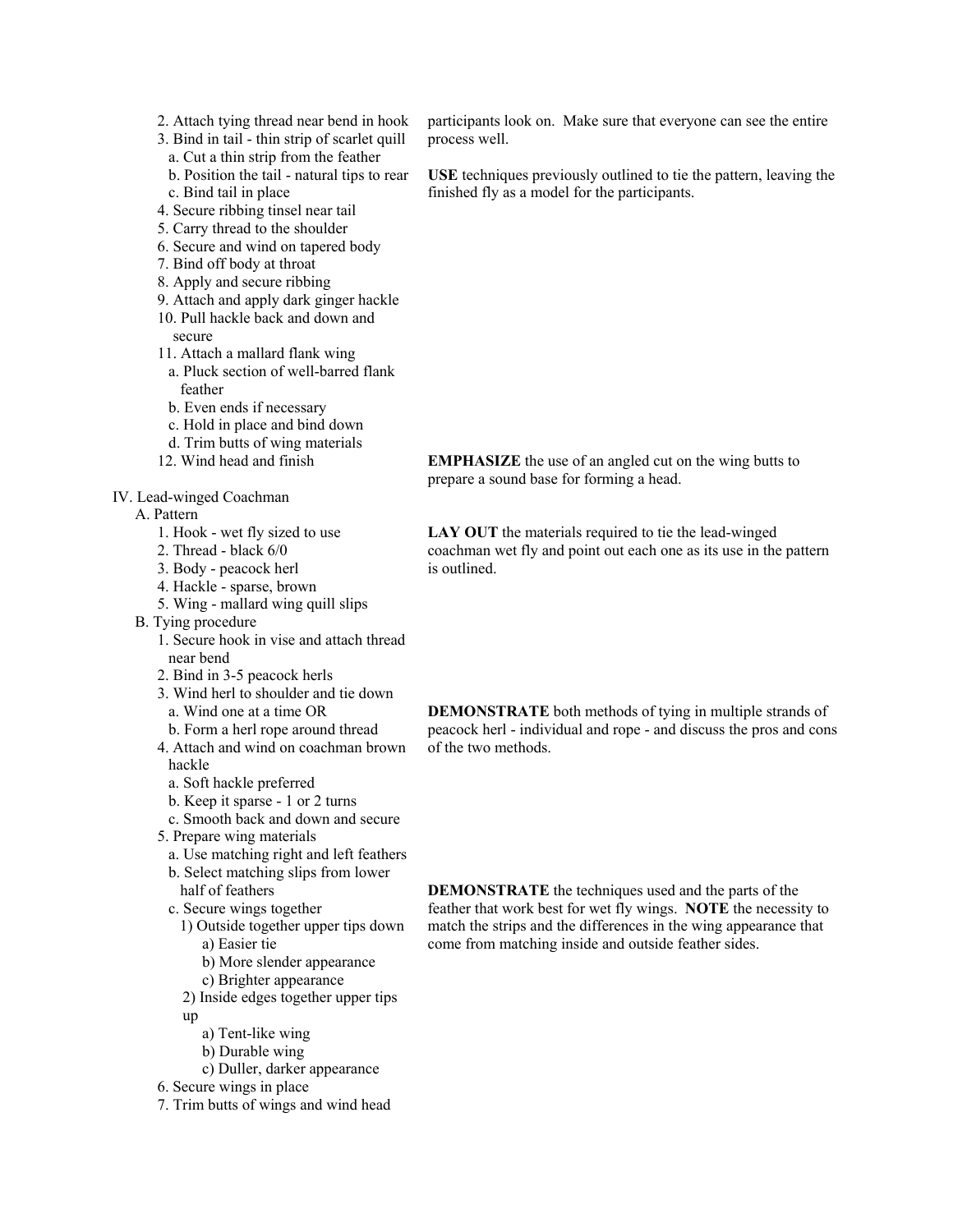8. Whip finish and apply cement

V. Royal Coachman

A. Pattern

- 1. Hook wet fly sized to use
- 2. Thread black 6/0
- 3. Tail golden pheasant tippet
- 4. Body peacock herl, scarlet floss, peacock herl in equal thirds
- 5. Hackle coachman brown, soft and sparse
- 6. Wing white duck quill slips
- B. Tying procedure
	- 1. Attach thread near bend of hook
	- 2. Bind in golden pheasant tippet tail
	- 3. Bind in peacock herl at base of tail
	- 4. Wind rear third of body with herl and tie off
	- 5. Bind in and wind scarlet floss at center of body
	- 6. Bind in and wind peacock herl on front third of body
	- 7. Apply one or two turns of coachman brown hackle
		- a. Soft and sparse
	- b. Pulled back and down and secured
	- 8. Match white duck quill strip wings
	- 9. Apply wings and finish fly

### VI. Black Gnat

- A. Pattern
	- 1. Hook wet fly sized to use
	- 2. Thread black 6/0
	- 3. Body fine black chenille or dubbing
	- 4. Hackle black, soft and sparse
	- 5. Wing mallard quill slips
- B. Tying procedure
	- 1. Attach thread near bend of hook
	- 2. Attach section of black chenille
	- 3. Carry thread forward to shoulder
	- 4. Wind chenille body and bind down at shoulder
	- 5. Apply one or two turns of hackle
	- 6. Arrange hackles as desired
	- a. Pull back and down slightly
	- b. Bind in place
	- 7. Apply mallard quill wings
	- 8. Trim wing butts, wind head and finish

### VII. Gold-ribbed hare's ear

A. Pattern

- 1. Hook wet fly sized to use
- 2. Thread black 60
- 3. Tail
- a. Brown hackle fibers
- b. Rabbit guard hair

LAY OUT and **IDENTIFY** the materials needed to tie the royal coachman wet fly.

**DIFFERENTIATE** between golden pheasant tippet and golden pheasant crest if necessary.

**DEMONSTRATE** the tying procedure as each step is explained, leaving the fly in the vise as a reference pattern for the tiers.

**LAY OUT** and **EXPLAIN** the materials needed for tying the black gnat.

**TIE** a demonstration fly and leave it in the vise as a reference pattern for the tiers. If possible **SHOW** the pattern tied with both chenille and fur bodies.

**LAY OUT** and **EXPLAIN** the materials needed to complete the gold-ribbed hare's ear.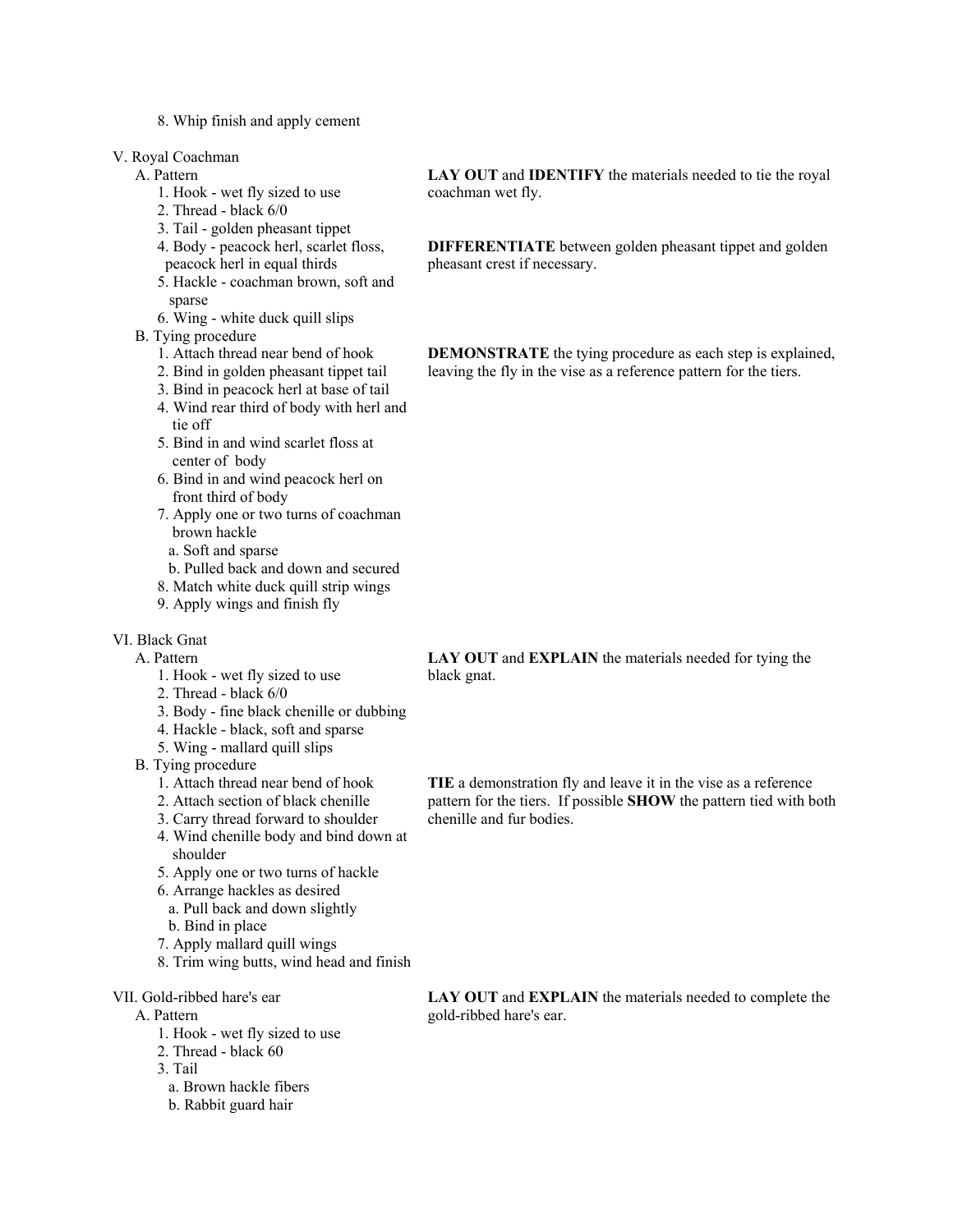- 4. Rib flat gold tinsel
- 5. Body hare's mask dubbing
- 6. Hackle fur/guard hairs picked
- 7. Wing mallard quill slips
- B. Tying procedure
	- 1. Attach thread near bend
	- 2. Attach tail materials
	- 3. Bind in flat gold tinsel rib
	- 4. Prepare hare's mask dubbing
	- a. Mix of fur and guard hairs
	- b. Modestly heavy and coarse
	- 5. Apply dubbing body to shoulder
	- 6. Apply ribbing to shoulder
	- 7. Apply mallard quill wings
	- 8. Trim wing butts, wind head and finish
	- 9. Pick out dubbing
	- a. Dubbing needle or brush
	- b. Rough appearance throughout
	- c. Hackle-like at throat
- VIII. Parmachene Belle

### A. Pattern

- 1. Hook wet fly sized to use
- 2. Thread black 6/0
- 3. Tail married red over white duck quill
- 4. Rib flat gold tinsel
- 5. Body yellow floss or wool
- 6. Hackle sparse, mixed red and white
- 7. Wing married white over red over white duck quill
- 8. Older ties include black ostrich butt
- B. Tying procedures
	- 1. Attach thread near bend of hook
	- 2. Select matched scarlet and white quill slips for tail
	- 3. Marry (smooth together) tail materials
	- 4. Bind tail in place and trim end
	- 5. Tie in and apply butt if desired
	- 6. Tie in ribbing tinsel
	- 7. Tie in body material at shoulder
	- 8. Wind a double wound body and tie off
	- 9. Apply and bind down ribbing
	- 10. Apply red and white hackles, mixed
	- 11. Pull back slightly and bind down
	- 12. Marry matched scarlet and white

quill slips

- 13. Apply wings tent style
- 14. Trim butts, wind head and finish

IX. Fishing them

**DEMONSTRATE** with a single fly and leave it in the vise as a demonstration fly for the tiers.

**NOTE** that a small, thin brush or a dubbing needle can be used to pick out the dubbing material producing a roughened appearance, and that the more the fly is used, the better it usually becomes.

**LAY OUT** the materials needed to complete the Parmachene Belle wet fly.

**DEMONSTRATE** the tying procedure for this pattern on one fly, leaving it in the vise as a model for the tiers to use for comparison as they tie their versions.

**DEMONSTRATE** the process of marrying fibers to form a red and white tail.

**EMPHASIZE** mixing the two colors of hackle thoroughly.

**REFER** to hackle wet flies lesson for fishing tactics.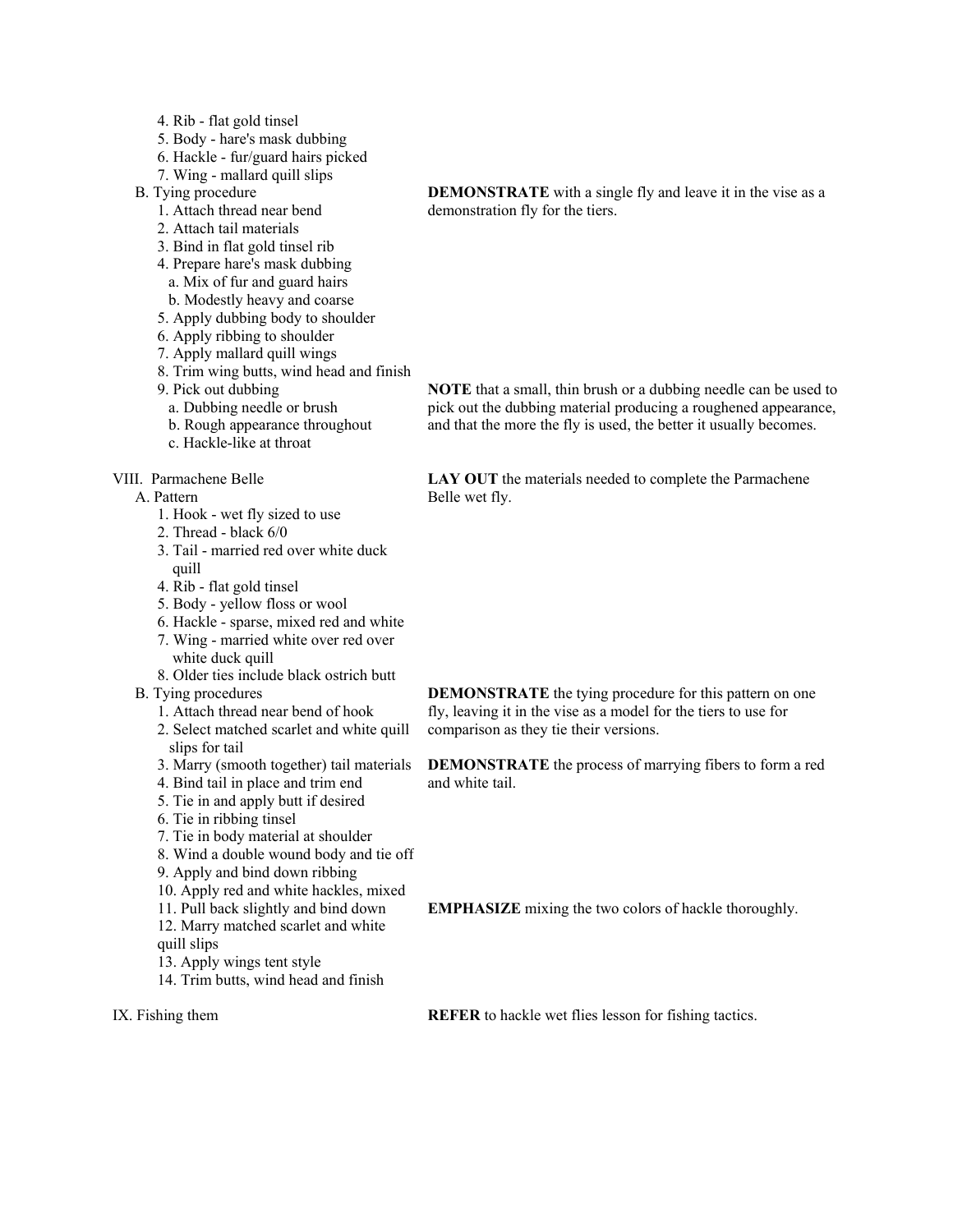### **Summary Activity**

Have participants critique their own flies and discuss ways they could improve their technique on the patterns they have just tied, or discuss the origins and uses of the patterns for fish in your area.

### **Lesson Narrative**

Traditional wet fly patterns include a tail, body, hackle and wings. They may be imitative, suggestive or attractor patterns; but they are designed to be fished below the surface. Tail materials commonly included bits of wool or acrylic body material, hackle fibers, slips of flank feathers or waterfowl wing quills, or partridge, grouse or other body feathers. The body may include a tag, tip, butt or thorax. The body and thorax are commonly made of dubbed fur, with or without guard hairs, wool, acrylic yarn, chenille, floss, or peacock herl as well as flat, embossed or oval tinsel or wire. On some patterns copper, brass or lead wire may be used as an underbody. Bodies are frequently ribbed with tinsel or mylar to add flash and attraction to the flies. Other ribbing material might include hackle quills, plastic, flashabou or similar materials designed to provide some desired effect. Wings may be lacking in some patterns (like those tied last session) or made of flank feathers, wing quill strips, hackle points, hair or synthetic materials. Hackles most commonly are hen or soft cock hackles, but some patterns use body feathers from game birds, waterfowl flank feathers or similar feathers that provide the desired effect. It may be applied as a beard (a wing-like application under the throat and along the lower sides of the throat area), wound on and swept down and back, or applied as segments of hackle pulled under thread wraps at the throat of the fly. In wet flies, it is usually best to keep the hackle sparse - one or two turns for maximum action in the water.

#### **Tying the Hendrickson Wet Fly**

The Hendrickson wet fly is an imitative pattern for a common mayfly. It emerges from the nymphal skin under the water and swims toward the surface with partially unfurled wings. Several species can be suggested with this pattern, ranging in size from about a size 14 to about a size 10. The pattern is as follows:

Hook: 10 -14 wet fly (e.g. Mustad 3906 or 7957B) Tail: dark blue dun hackle fibers Body: mole or muskrat fur dubbing Hackle: soft dark dun Wing: wood duck flank Head: dark amber or orange tying thread

Start to tie the Hendrickson wet fly by securing an appropriate hook in the vise with the shank parallel to the tying surface. Using the crossover technique, attach the thread to the shank near the bend of the hook. Pluck a few hackle fibers from a dark dun hackle feather, and attach the tail leaving about a shank-length of material beyond the tie down area. Next apply a dubbed fur body using mole, muskrat or tannish gray red fox fur with the guard hairs removed to form a thin, tightly wound dubbing material. Wind a slightly tapered body to the shoulder area and tie off the dubbing material with several turns of tying thread. Select a soft dun hackle with fibers about one and one-half times the gap length and attach it at the shoulder with several turns of thread. Trim the butt of the hackle away and wrap one or two turns around the shank. Bind the tip of the hackle down and trim the excess away. Pull the hackles back slightly and bind them in place with a couple turns of thread. Pluck a bunch of fibers from a wood duck flank feather. Even the tips slightly and bunch them together to form a common wing. Hold the wing in place firmly and bind it down with several turns of thread. Trim the butts of the wing fibers at an angle to make it easier to tie a nicely tapered head. Wind a good head, whip finish and trim the thread. Apply several drops of head cement to complete the fly.

### **Tying the Professor**

The Professor is an attractor pattern that is tied for a wide variety of fishes, although it was developed as a brook trout pattern. It can be useful for a wide variety of species from trout and salmon to panfish and bass, tied in a variety of sizes. The pattern is as follows:

Hook: wet fly sized to use Thread: black 6/0 Tail: scarlet duck or goose quill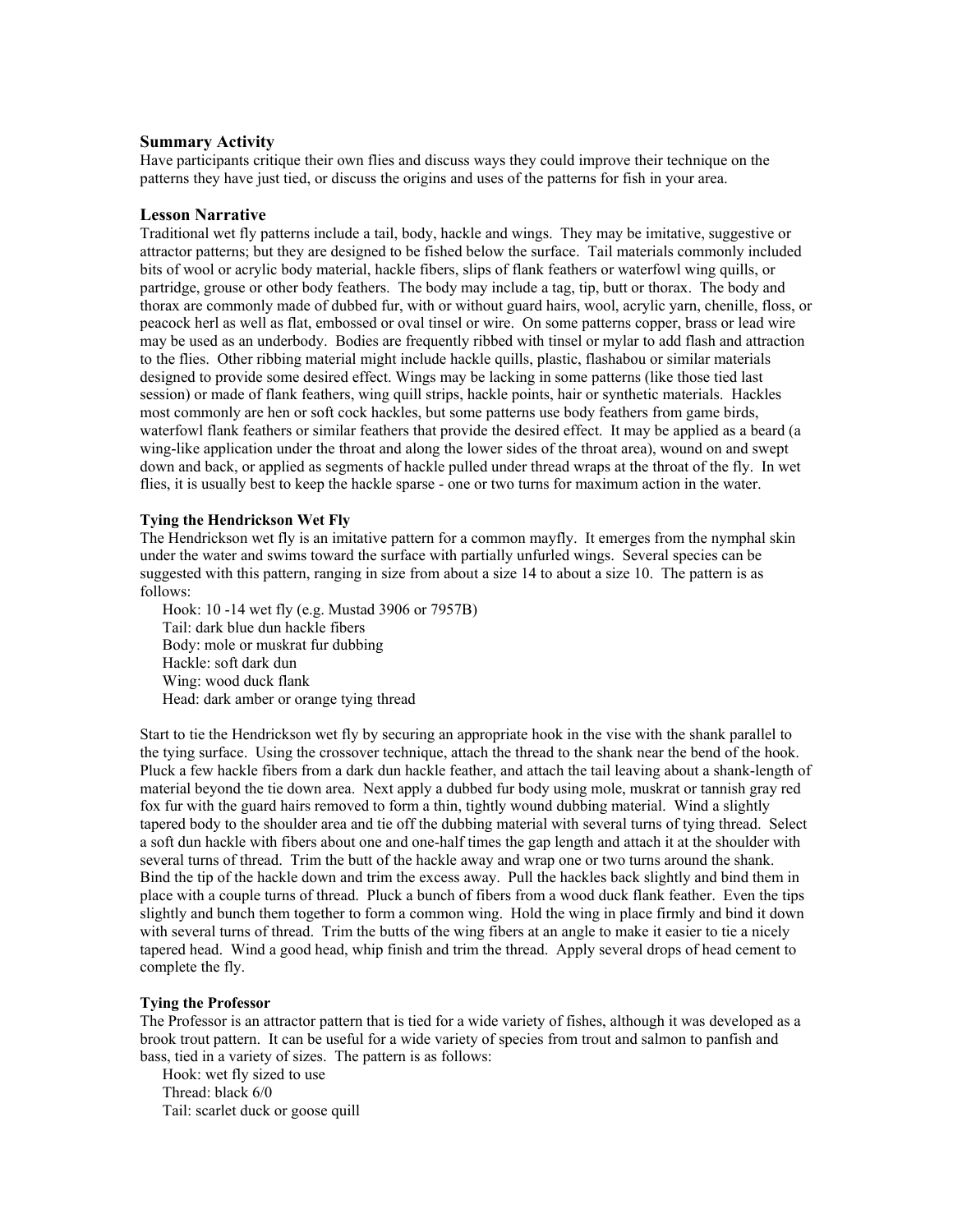Rib: gold tinsel Body: yellow floss Hackle: sparse, dark ginger Wing: mallard flank

Start dressing the Professor by attaching the thread near the bend of the hook. Cut and bind in a narrow strip of scarlet duck quill as a tail. Trim the excess material from the base and tie in a strip of narrow gold tinsel for ribbing material. Let the tinsel hang and carry the thread forward to the shoulder area to tie in the body material. Wind a double wound tapered body and bind the body material down at the shoulder. Apply several turns of gold tinsel in open spirals over the body. Tie off the ribbing and trim the end cleanly. Attach a fairly long, soft, dark ginger (pale amber-brown) hackle and wind one or two turns at the shoulder. Bind it down and trim away the excess hackle. Pull the hackle back slightly and secure it in place with a couple turns of tying thread. Apply a fairly sparse mallard flank wing and trim the butts of the fibers at an angle. Wrap a nicely proportioned head, whip finish and apply head cement to finish the fly.

#### **Tying the Lead-winged Coachman**

The lead-winged coachman is an excellent and widely useful wet fly. In addition to being a useful searching or attractor pattern it is a fair imitation of several caddis fly species. It is a fairly simple tie, consisting of a body, hackle and wings (some add a flat gold tinsel tag). The pattern is as follows:

Hook: wet fly sized to use Thread: black 6/0 Body: peacock herl Hackle: sparse, brown Wing: mallard wing quill slips

Start tying the lead-winged coachman by securing the thread near the bend of the hook. If a tag is desired, attach a strip of flat gold tinsel and wind about two turns behind the thread and back forward to the tie down area. Bind it down with several turns of thread and trim the excess material away. If not, simply tie in one to five strands of peacock herl (depending upon hook size and the desired body thickness). Smaller flies can be tied with a single strand, but larger ones may require several. To build a more durable fly (although many believe a less good-looking one), wind the herl around the tying thread; then wind both the herl and thread around the shank together. Even if a fish's teeth cut the herl, the thread tends to hold the body together. Wind the herl to the shoulder area and tie it off, trimming the butt ends. Select a soft, coachman brown hackle of appropriate size, strip the lower fibers away and bind the hackle in place. Wind one or two turns of hackle around the hook and tie off the hackle with several turns of thread. Trim the tip of the hackle away. Press the hackles back slightly and bind them in place with a few turns of tying thread. Select a matched set of wing quill slips from the lower part of two matched mallard quills. Hold the upper, inner faces of the slips together, hold them firmly in place over the shoulder area, and bind them down with several turns of tying thread. Trim the butts of the wings at an angle and wind a well-formed head, finishing with a whip finish and head cement.

Note: Some tiers prefer to match the outer sides of the wing quill slips, producing a narrower, slimmer wing that is more compact than the tented style outlined above. Both styles are acceptable, and a tier should attempt both of them to become familiar with the two techniques. The tented style places the longest tip of the wing at the highest point on the wing. The longest tip of the wing is located on the lower edge of the wing in the thinner tying style.

### **Tying a Royal Coachman Wet**

The Royal Coachman wet fly is an old pattern that remains useful today. While some contend that the pattern imitates one species of fish food or another, most would content that it is an excellent attractor with wide utility as a searching pattern and lots of strike inducing character. The standard pattern is as follows:

Hook: wet fly sized to use Thread: black 6/0 Tail: golden pheasant tippet Body: peacock herl, scarlet floss, peacock herl in equal thirds Hackle: coachman brown, soft and sparse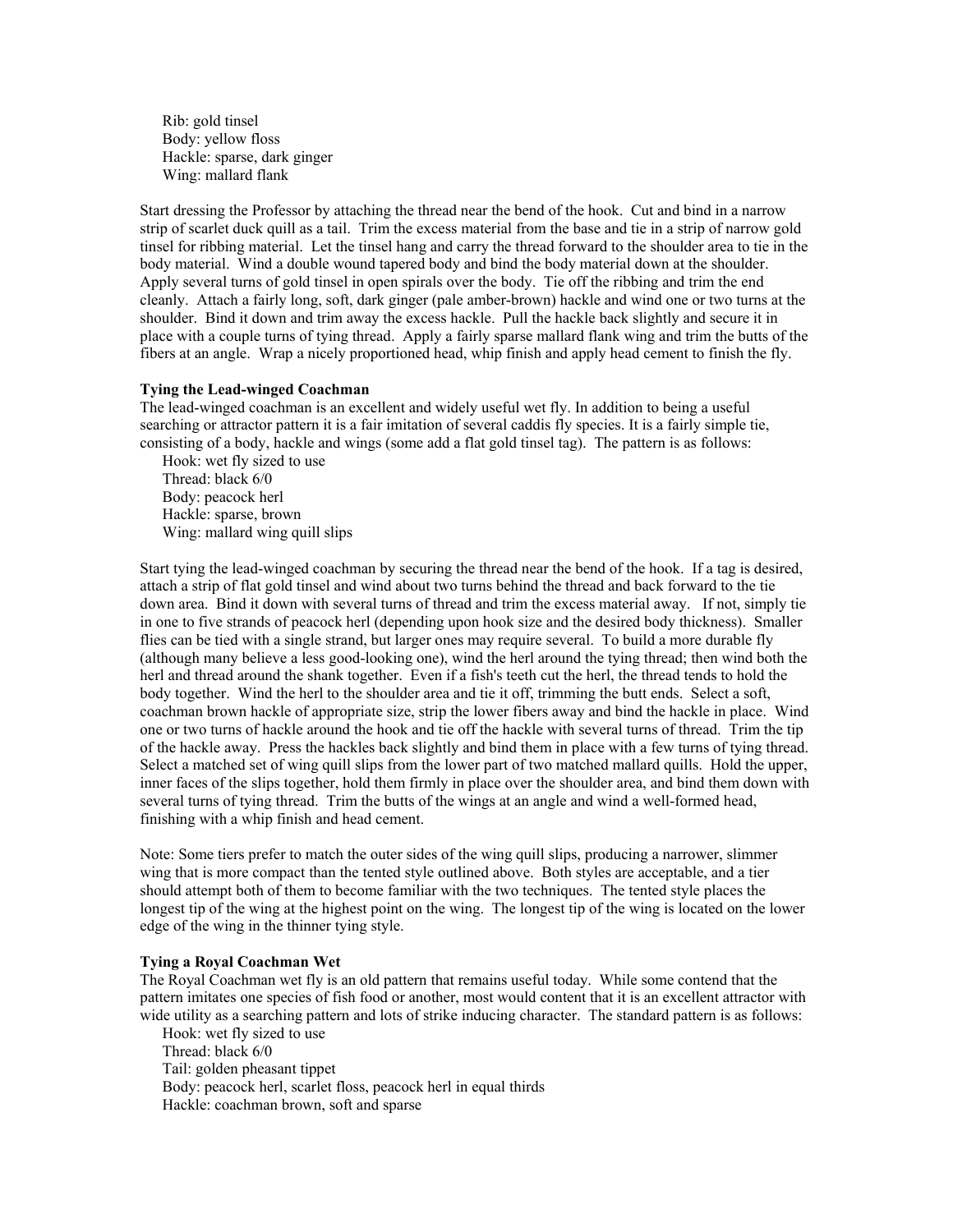### Wing: white duck quill slips

Tying procedure for the Royal Coachman wet fly starts with the thread attached near the bend on the hook. Snip or pluck a few fibers from a golden pheasant tippet, and bind them in at the end of the shank. Trim away the butt ends of the tail fibers, and attach a broad peacock herl at the butt of the tail. Carry the thread forward slightly to allow room for the peacock herl butt. Wind several turns of peacock herl and bind it down before trimming the excess. Carry the thread forward to the shoulder area and bind in a strip of scarlet floss. Wind the floss smoothly back to the herl butt and back forward to the shoulder, binding it down and trimming the excess. Bind in another piece of herl and carry the thread forward. Wind a herl band about the same size as the butt at the shoulder, and bind the herl in place. Trim the excess away. The finished body should be symmetrical, with modest butt and shoulder sections of herl and a central band of scarlet. Select a soft, coachman brown hackle of appropriate length, strip away the lower fibers and bind it in at the shoulder. Wind one or two turns of hackle, secure the tip and trim away the excess. If desired, sweep the hackles back and down, binding them in place with a few turns of thread. Cut a matched set of wing quill slips from the lower section of matched white duck wing feathers. Hold them firmly over the shoulder area while binding them in place with several turns of thread. Trim the butt ends of the quill slips at an angle, wind a nicely formed head, whip finish, and finish the fly with head cement.

#### **Tying a Black Gnat**

The black gnat is a relatively old pattern that is effective in many situations where a dark fly is required. It is an effective northern trout pattern, particularly in areas where black flies are a significant part of their diet. The contrast between the dark body and the lighter wings also makes the gnat an excellent searching pattern for many species. The pattern is as follows:

Hook: wet fly sized to use Thread: black 6/0 Tail: (optional) black hackle fibers Body: fine black chenille (or black dubbing) Hackle: black, soft and sparse Wing: mallard quill slips

Begin tying the fly by attaching the thread near the end of the shank and tying in a piece of black chenille of the appropriate diameter for the size fly being tied. Carry the thread forward to the shoulder area and let the bobbin hang. Wind the chenille forward to the shoulder area in tight wraps. (Some tiers like to substitute a black fur, like black bear under fur, for the black chenille, but chenille is much easier to handle and makes a blacker body.) Select and prepare a soft black hackle feather, and tie it in at the shoulder. Wind one or two turns of hackle of hackle, tie the tip down, and trim the excess away. Using either of the techniques learned earlier, prepare and attach a pair of mallard wing quill wings (remember to take them from the lower portion of matched feathers). Trim the butt ends of the wings at a taper and wind a smooth, well-proportioned head before whip finishing and applying head cement to the finished fly. [Note: Variations on this pattern make excellent panfish and bass flies.]

#### **Tying the Gold-ribbed Hare's Ear**

The gold-ribbed hare's ear is one of the patterns most fly fishermen would choose to include in a small selection of patterns if they were forced to do so. It is very "buggy" and imitates or suggests a wide variety of insect foods used by fishes. It gets better as the body is plucked out to a ragged appearance by the teeth of fish. The classic pattern follows:

Hook: wet fly sized to use Thread: black 60 Tail: brown hackle fibers or rabbit guard hair Rib: flat gold tinsel Body: hare's mask dubbing (leave guard hairs in) Hackle: pick out fur at front of fly Wing: mallard quill slips

The gold-ribbed hare's ear is a relatively simple tie. Begin by attaching the thread at the rear of the shank in preparation for attaching the tail. Attach a tail of brown hackle fibers or rabbit guard hairs. Trim the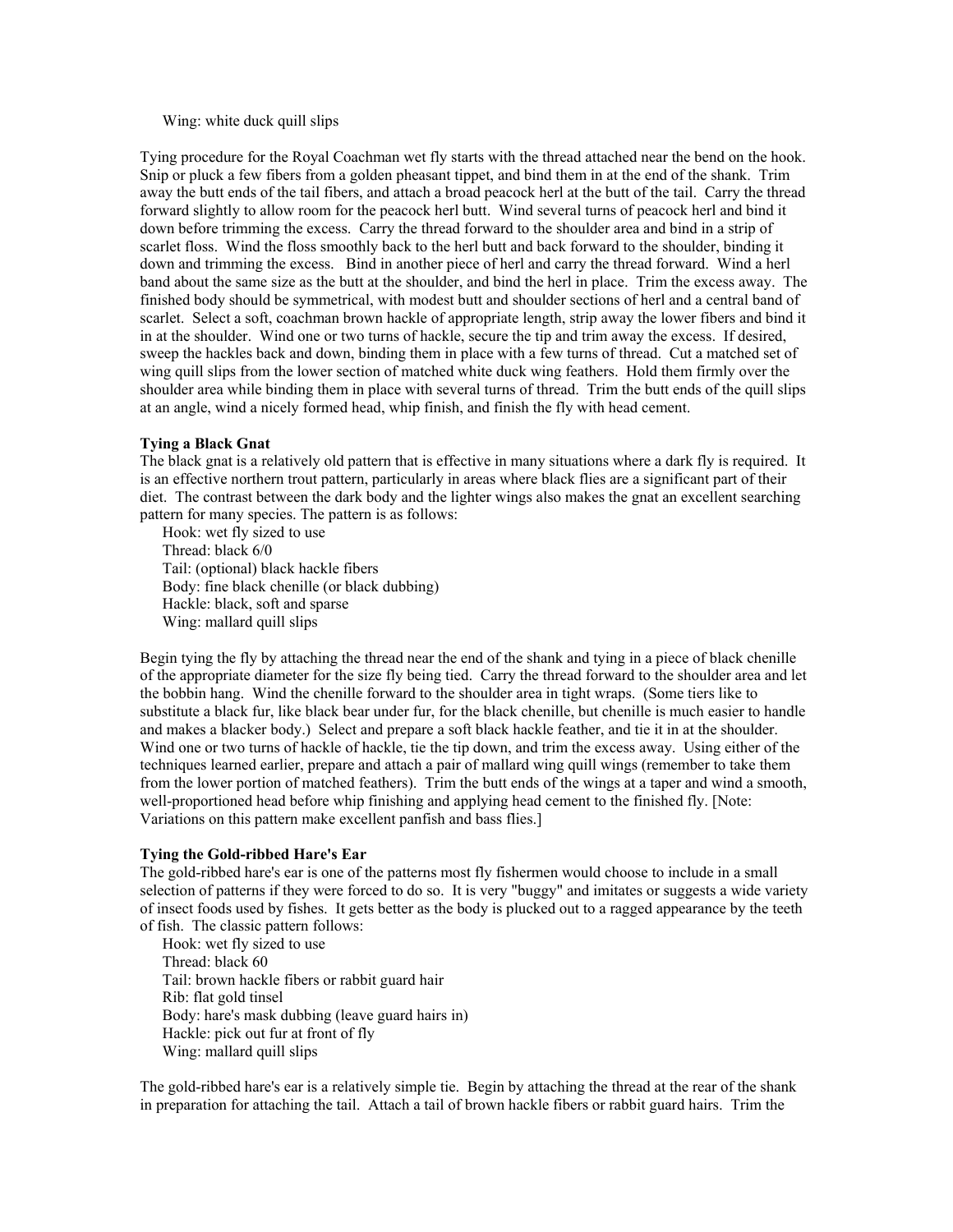excess tail material and tie in a strip of gold tinsel for ribbing. Pluck a bit of fur with the guard hairs intact from a hare's mask and spin it on the thread to form a rough strand of dubbing. Wind the dubbing to the shoulder and bind it down. Apply the gold tinsel rib, tying it down at the shoulder. Prepare a pair of matched wings from the lower section of matched mallard (or other gray duck wing) feathers, and secure them in place with several wraps of thread. Trim the butts of the wings and form a tapered head. Once the fly has been whip finished and had head cement applied to the head, use a dubbing needle or a small, stiff brush to pick out the fur to form a shaggy body, particularly at the throat to simulate hackle. The roughened body has a translucent, buggy appearance that seems to be extremely attractive to fish.

### **Tying the Parmachene Belle**

The Parmachene Belle originated as a brook trout pattern. It is included here both as a bright searching pattern and as an example of a pattern using married wings. The technique of marrying wings is used in many traditional salmon flies and a few traditional trout and bass flies. The barbules of like-shaped feathers are smoothed together, interlocking to form a unified whole from the parts. This pattern marries two strips in the tail and three in the wing, but it teaches the technique nicely. The pattern follows:

Hook: wet fly sized to use Thread: black 6/0 Tail: married red over white duck quill Rib: flat gold tinsel Body: yellow floss or wool Hackle: sparse, mixed red and white Wing: married white over red over white duck quill Note: Older ties include a butt of black ostrich herl

The dressing process for this pattern begins with the tail being constructed and attached. Quill slips to be married work best if they are taken from approximately the same location on similar sized feathers. The leading edges of feathers are somewhat more difficult to marry, but they will work for tailing. Clip a slip of scarlet wing quill a few fibers wide and a similar section of white wing quill. Place the scarlet slip atop the white one and stroke them from base to tip between the fingers. This should be adequate to interlock their barbules. Place the married tail in position, and tie it down with several turns of thread. Trim the excess at the butt of the tail and tie in a strip of flat gold tinsel for ribbing material. (If an ostrich butt is to be used, tie it in before attaching the ribbing material.) Carry the thread forward to the shoulder and tie in the body materials. Wrap the yellow floss or wool rearward and back to the shoulder, making a slightly tapered body. Apply several turns of tinsel as a rib. [Traditionalists would insist on 2 1/2 turns, but suit yourself on the amount.] Tie in one scarlet and one white hackle feather at the shoulder (approximately one to one and one-half turns of each feather). Construct a pair of wings by marrying strips of white, scarlet and white quill fibers. Hold them together and bind them in place at the shoulder. Trim the butts of the wings at an angle, finish the head and apply head cement.

#### **Fishing Them**

Wet fly tactics are discussed in the lesson on tying hackle wets. Those tactics do not differ significantly for the classic types of wet flies. Literally thousands of patterns are available and potentially useful to the angler.

#### **Exhibit or Sharing Suggestions**

1. Prepare a poster, models or photographs to show the steps in tying any of the patterns included in this lesson or a wet fly of your own choosing.

2. Study fly fishing books or magazines to see what other types of standard wet flies that might be useful in your area. Test the patterns and share the results with your group or other interested persons.

3. Prepare a method demonstration on tying one of these wet flies or a similar type of pattern and present that demonstration in an appropriate setting.

4. Prepare a photographic story of tying a wet fly of your choosing from the beginning of the tying process to using the fly in fishing.